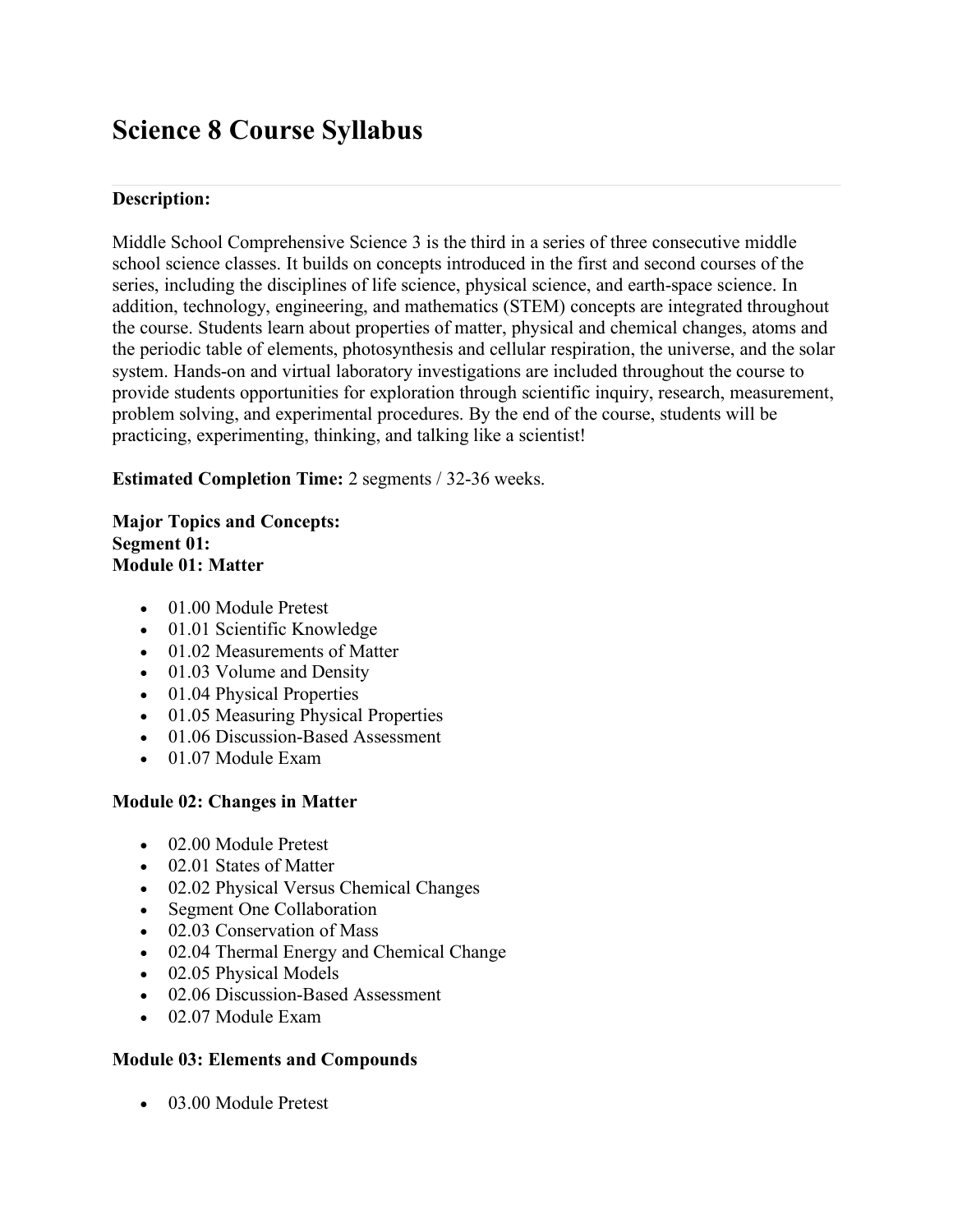- 03.01 Atomic Theory
- 03.02 The Periodic Table
- 03.03 Advanced Valence Electrons
- 03.04 Compounds
- 03.05 pH and Salts
- 03.06 Mixtures and Pure Substances
- 03.07 Discussion-Based Assessment
- 03.08 Module Exam
- 03.09 Segment One Exam

# **Segment 02:**

# **Module 04: Cycles and Conservation**

- 04.00 Module Pretest
- 04.01 Conservation
- 04.02 Photosynthesis
- 04.03 Cellular Respiration
- 04.04 Advanced Interrelated Nature
- 04.05 The Carbon Cycle
- 04.06 Conservation Models
- Segment Two Collaboration
- 04.07 Discussion-Based Assessment
- 04.08 Module Exam

### **Module 05: The Universe**

- 05.00 Module Pretest
- 05.01 Space and Beyond
- 05.02 Galaxies
- 05.03 Stars
- 05.04 Solar Properties
- 05.05 Advanced Space Weather
- 05.06 Electromagnetic Spectrum
- 05.07 Space Technology
- 05.08 Discussion-Based Assessment
- 05.09 Module Exam

### **Module 06: Our Solar System**

- 06.00 Module Pretest
- 06.01 Formation of the Solar System
- 06.02 Exploring the Solar System
- 06.03 Seasons and Tides
- 06.04 Eclipses and Moon Phases
- 06.05 Discussion-Based Assessment
- 06.06 Module Exam